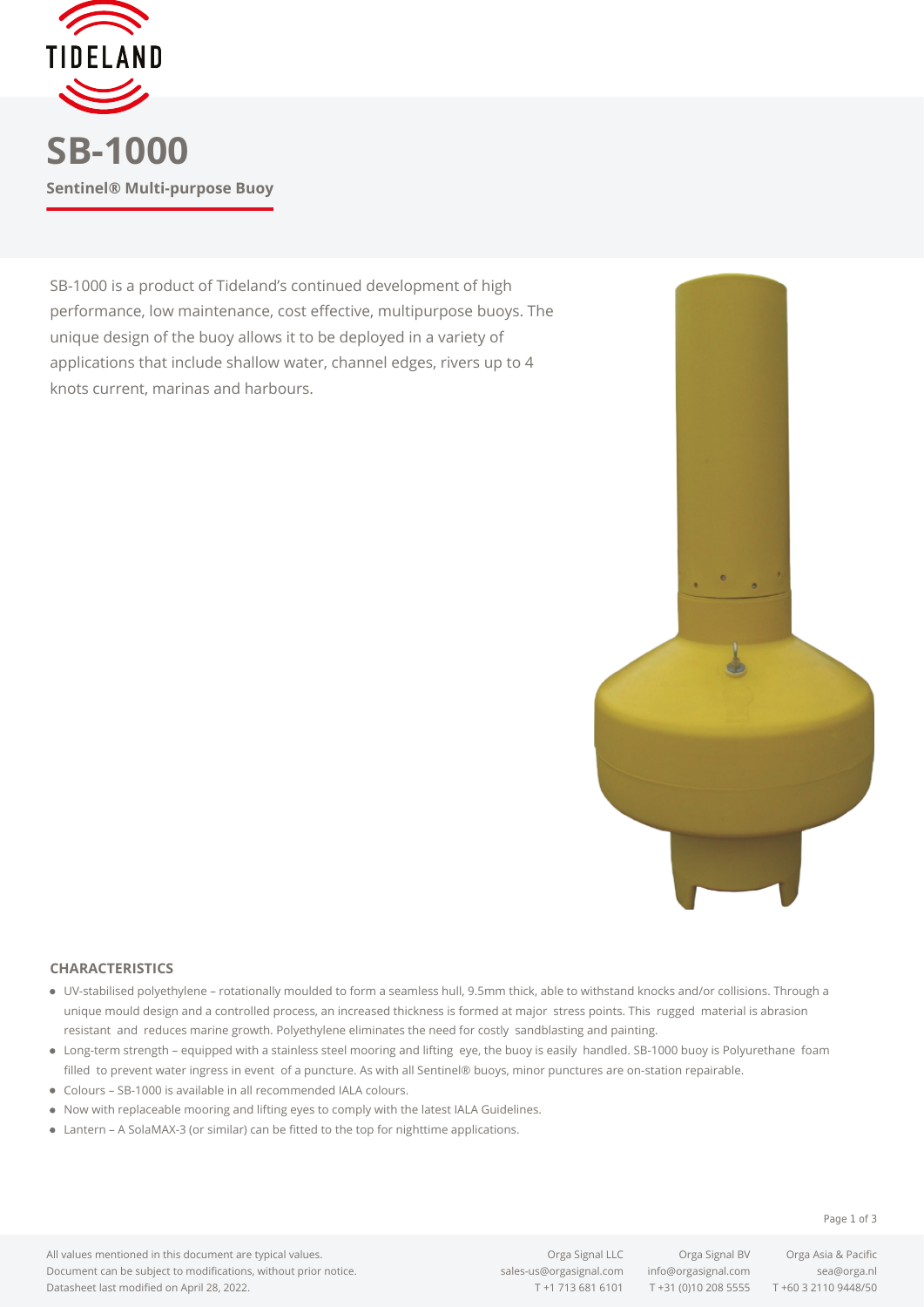

**Sentinel® Multi-purpose Buoy**

| <b>Construction</b>         | Rotationally moulded in medium density<br>UV-stabilised virgin polyethylene, 9.5mm<br>thick |
|-----------------------------|---------------------------------------------------------------------------------------------|
| <b>Foam Filling</b>         | Polyurethane foam                                                                           |
| Air Weight                  | 122kg (268lb)                                                                               |
| <b>Diameter</b>             | 1000mm (39in)                                                                               |
| <b>Focal Plane Height</b>   | 1633mm (64in)                                                                               |
| <b>Draft</b>                | 478mm (19in)                                                                                |
| Freeboard                   | 274mm (11in)                                                                                |
| Submergence                 | 8Kg/cm (45lb/in)                                                                            |
| <b>Surface Colour</b>       | As Specified                                                                                |
| <b>Radar Reflector</b>      | 10m <sup>2</sup>                                                                            |
| <b>Maximum Mooring Load</b> | 227Kg (500lb)                                                                               |
| <b>Maximum Current</b>      | 4 knots                                                                                     |

## **SB-1000 Mooring Table for Currents of Less than 2 Knots**

| Water Depth      | Chain Length    | <b>Chain Size</b> | Sinker Air Weight |
|------------------|-----------------|-------------------|-------------------|
| 2.5 <sub>m</sub> | 6 <sub>m</sub>  | 3/4"              | 80kg              |
| 5m               | 10 <sub>m</sub> | 3/4''             | 85kg              |
| 7.5m             | 15m             | 5/8''             | 95kg              |
| 10 <sub>m</sub>  | 18m             | 5/8''             | 100 <sub>kg</sub> |
| 12.5m            | 25m             | $1/2$ "           | 105 <sub>kg</sub> |
| 15m              | 30m             | $1/2$ "           | 115 <sub>kg</sub> |
| 20m              | 35m             | $1/2$ "           | 125 <sub>kg</sub> |

Recommendation is to use a 250kg minimum sinker for above conditions.

Page 2 of 3

All values mentioned in this document are typical values. Document can be subject to modifications, without prior notice. Datasheet last modified on April 28, 2022.